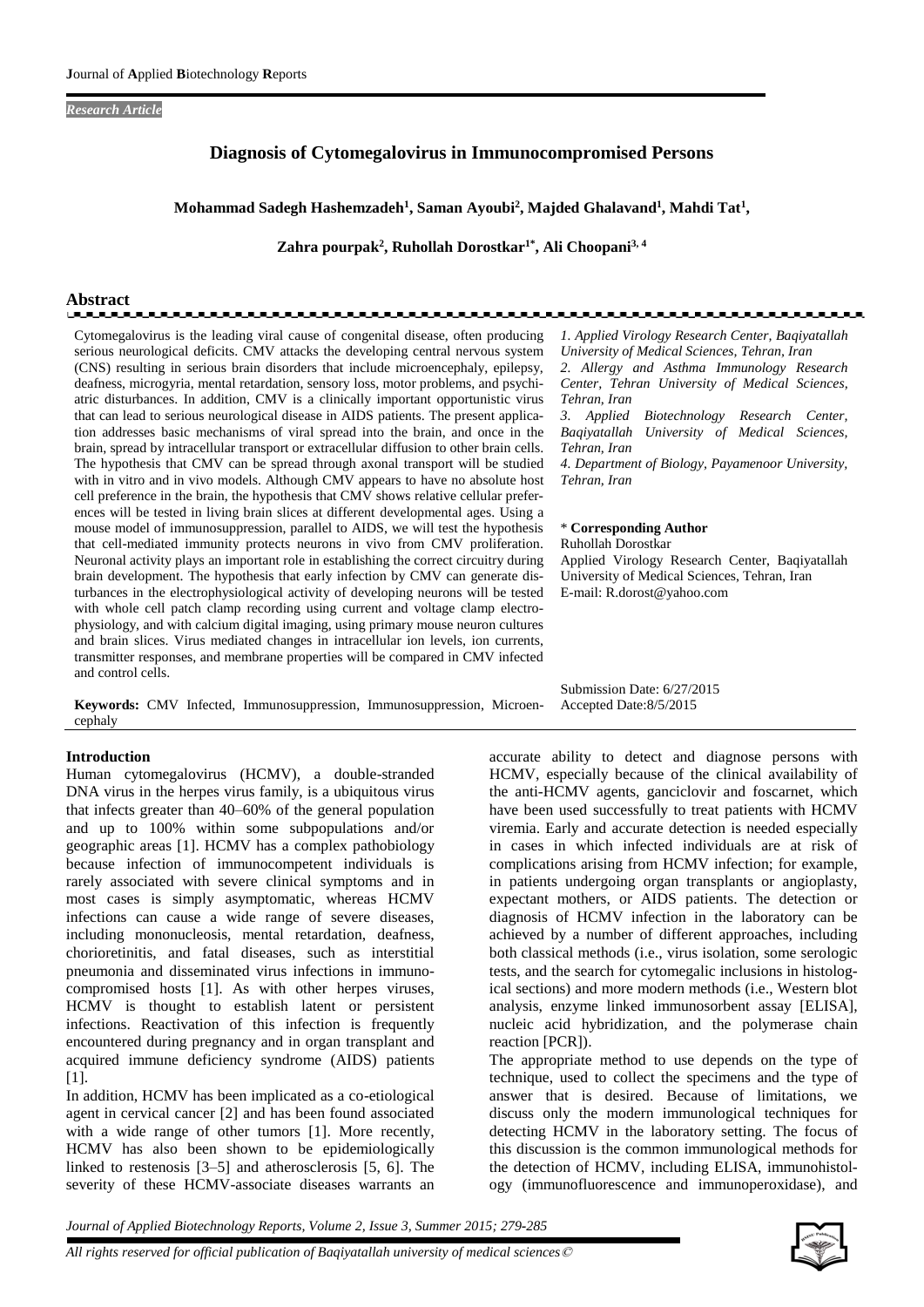Western blot analysis as it pertains to the use of immunological reagents, antibodies. Since other methods exist  $[7-10]$ , we also included a brief synopsis of these additional methods and provided some references for the reader's convenience to allow for a more focused understanding of these additional techniques.

#### **Materials and Methods** *ELISA*

As a source of HCMV antigen and control extracts,  $2 \times 850$ -cm<sup>2</sup> roller-bottle (Corning, Corning, NY) cultures of human fibroblasts are needed: (1) a roller bottle with 100% of the cells showing cytopathic effects (CPE), and (2) a roller bottle of uninfected cells as a control. 0.15 M glycine buffer (pH 9.0), 100 ml is needed. Microtiter plates (Nunc, Corning, or Falcon Elisa Plates [Fisher]).

1–2 L of phosphate-buffered saline (PBS). Blocking solution: 0.1 M Tris-HCl (Boehringer, Mannheim, Indianapolis, IN; pH 8.0), 2% protease free bovine serum albumin (BSA; Boehringer Mannheim) and 0.1% thimersol (Sigma, St. Louis, MO; ~50 ml is needed). Human serum sample(s). 100 ml of PBS containing 0.1% Triton X-100 (Sigma). Alkaline phosphatase (AP) conjugated or horseradish peroxidase (HRP)-conjugated anti-human IgG or IgM secondary antibody (i.e., Sigma, Santa Cruz, Santa Cruz, CA, or Vector Laboratories, Burlingame, CA). The colorimetric substrate for APconjugated secondary antibodies, is p-nitrophenyl phosphate (NPP; Sigma), a solution containing 3 mM NPP,  $0.05$  M Na<sub>2</sub>CO<sub>3</sub> (Mallinckrodt, Paris, KY), and  $0.05$ mM MgCl<sup>2</sup> diluted in dH2O is needed (10 ml is needed for each 96-well microtiter plate used; this solution should be stored at 4°C). For HRP-conjugated secondary antibodies, the substrate is 3,3',5,5'-tetramethylbenzidine (TMB), two solutions should be made: Solution A (urea hydrogen peroxide; Sigma): 0.054 g urea hydrogen peroxide, diluted in 100 ml of 0.1 M sodium citrate (adjusted to pH 5.0 with  $H_3PO_4$ ; Fisher) Solution B (the colorimetric substrate): 30 mg of TMB, dissolved in 1 ml of DMSO and then diluted to a final concentration of 0.3 mg/ml in a 100-ml solution containing 10% glycerol (10 ml),  $30\%$  methanol (30 ml), and  $dH_2O$  (59 ml). This solution should be stored in the dark. 0.5 M Ethylenedinitrilo tetraacetic acid (EDTA). ELISA plate reader. These reagents are generally very stabile and can be stored for months.

# *Immunofluorescence and Immunoperoxidase Assays*

A freshly prepared paraformaldehyde solution containing 3% paraformaldehyde (3 g), 2% sucrose (2 g) in 100 ml of PBS. The paraformaldehyde solution must be neutralized with 2 N NaOH to a pH 7.0 and heated to 60°C to allow it to go into solution. Care should be exercised when heating this product because formaldehyde is a carcinogen (this step should be performed in a chemical hood). Wash buffer (PBS). 10% normal goat serum (Accurate Chemical and Scientific Corporation, Westbury, NY; bovine serum albumin [BSA] or the serum from the species of animal in which the primary or secondary antibody was prepared) diluted in PBS. Permeabilization buffer (0.5% Triton X-100 and 300 mM sucrose diluted in

PBS). Make up 100 ml of this solution and store at 4°C. An appropriate primary antibody targeting the HCMV gene product of interest; some are available commercially (e.g., Vancouver Biotech, British Columbia, Canada; Rumbaugh-Goodwin Institute for Cancer Research, Plantation, FL; Dupont, Boston, MA), but most have been developed in the laboratories of individual researchers. The appropriate fluorescently-conjugated (usually fluorescein isothiocyanate [FITC]) secondary antibody (e.g., Sigma, Vector Laboratories, etc.), 50% glycerol (Fisher) in PBS and a fluorescent microscope.

# **Western Blot Analysis**

The detection of specific HCMV antigens can also be accomplished by gel electrophoresis and Western blot analysis. This is usually a very specific and sensitive assay that excels in its ability to detect specific proteins of interest (For further details of this technique, see ref. 7.) Briefly, this technique involves the resolution of different protein species by molecular weight and then the transfer of these proteins to a solid matrix such as nitrocellulose. Then, in a principle analogous to the indirect ELISA, a primary antibody is incubated first, followed by incubation of a secondary HRP- or AP conjugated antibody and then developed using a colorimetric reaction in which the specific proteins/antigens of interest are identified by a band on the nitrocellulose matrix. We have only included a brief description of this technique because of its use of immunological reagents and its similarity in principle to the other techniques. To perform a Western blot, use the following procedure: Infected cell lysates or clinically infected tissue for gel electrophoresis and Western blot analysis are harvested in a SDS-PAGE sample buffer, boiled, and then either used immediately or stored at –  $20^{\circ}$ C.

Samples are electrophoresed on a 5–15% SDS-PAGE gel, depending on the molecular weight of the protein(s) of interest along with a molecular weight marker. Equal protein amounts are always added to each well. We have not included the detailed information about preparing a gel for electrophoresis or running a protein gel because of the space limitations within this chapter (for more information, see ref. 7). Instead, we have focused on the actual Western blot protocol.

The proteins are transferred to nitrocellulose (Immobilon-P; Millipore).The time used to transfer the proteins varies on the size of the gel, the speed with which it is run, and the molecular weight of the proteins of interest (smaller proteins transfer faster).

For instance, it is possible to transfer nearly all of the proteins in a mini-gel to a nitrocellulose membrane at 14– 20 V overnight or at 100 V for 1–2 h.

For accurate measurement of the success of a protein transfer, the reversible protein stain Ponceau S can be used. The nitrocellulose blot(s) is incubated for  $5$  min at room temperature with enough Ponceau S to barely cover the surface of the nitrocellulose, and then carefully washed in  $dH_2O$  for  $1-2$  min. During this time, the background red color will slowly disappear leaving only the major protein species. At this point, the molecular-weight markers should be marked on the membrane with indelible ink;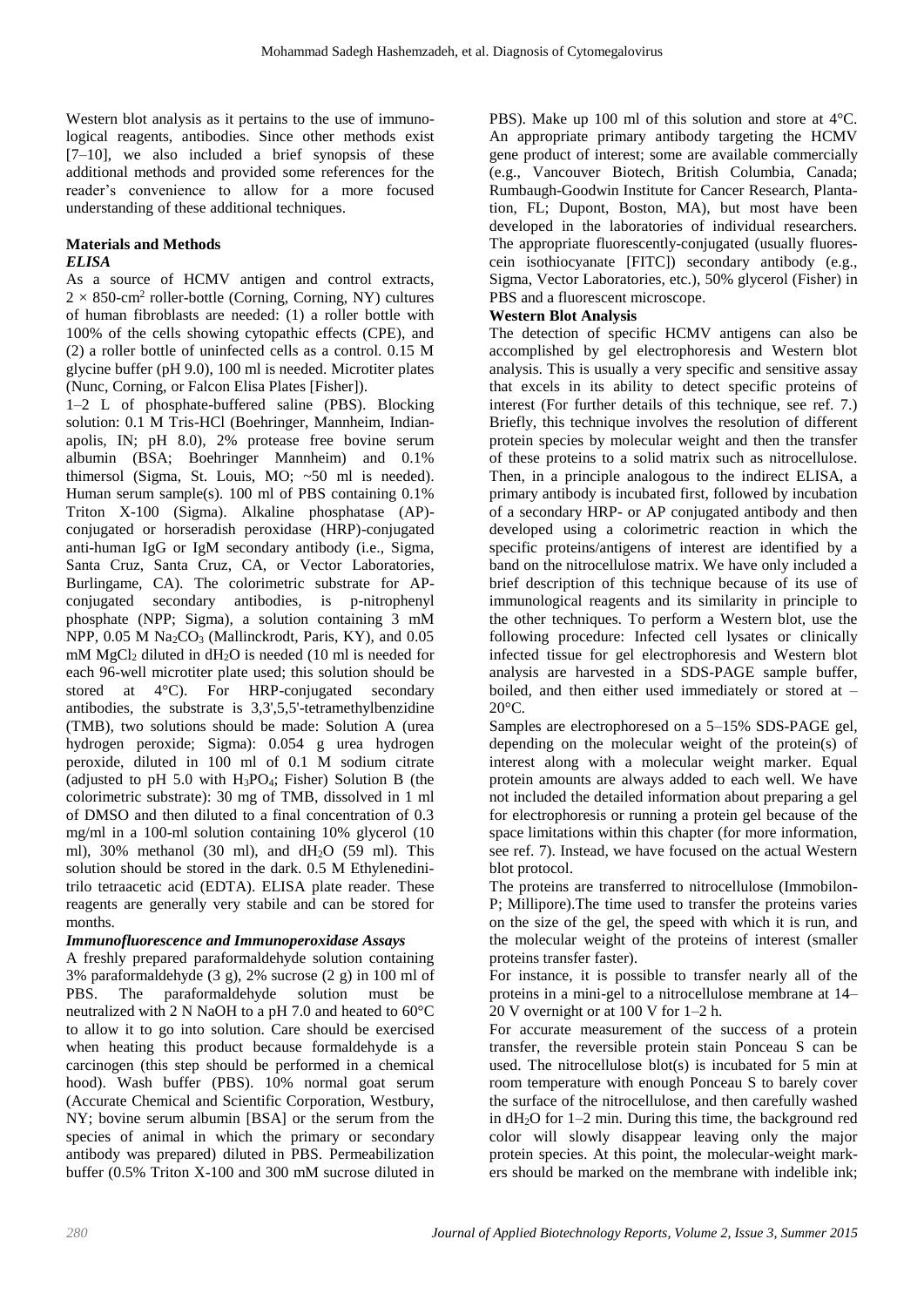then, if needed, the membrane can be wrapped in plastic wrap and xeroxed for a permanent record of the protein loading for each lane.

Next, the blots are incubated in a blocking solution for 1 h. The blots are then incubated with an anti-HCMV primary antibody, diluted 1/100–1/5000 in the blocking solution (this dilution will generally have to be determined for each antibody used) for 1 h at room temperature (this time can be increased, depending on the strength of the signal to as long as overnight) with gentle rocking.

The blots are washed three times for 10–15 min each in the washing solution with gentle rocking. Incubate the blots for 1 h with the appropriately conjugated secondary antibody (we prefer an HRP-conjugated antibody) with gentle rocking. Wash the blots 3–5 times in the washing solution for 10 min each and then two times in PBS with rocking. The blots are then incubated with the developing agent and developed according to the Amersham Life Sciences ECL protocol.

# *Detection of HCMV Infection by PCR*

The use of PCR offers two main advantages over many other techniques: sensitivity and speed. In this assay, a specific segment of DNA (i.e., cellular or viral) is amplified by a heat stable DNA dependent DNA polymerase, such as Taq or Vent polymerase by using specific oligonucleotide primers that hybridize to the complementary DNA (cDNA) strands flanking the specific DNA fragment of interest, in this case a specific HCMV viral sequence (for a more complete introduction to PCR, see ref. 7). The amplified DNA fragment(s) can be amplified up to one million-fold and can be identified by agarose gel electrophoresis and, if needed by Southern blot analysis as well [7].

PCR has been shown to detect HCMV in the urine of newborns, in the blood of AIDS patients, in organ transplant patients, in Kaposi's sarcoma specimens, in the lungs of patients with interstitial pneumonitis, in the arterial walls of patients suffering from atherosclerosis, and in cervicovaginal cells (see ref. 8 and the references within). The sensitivity of this assay has been estimated to be at the level of 1 viral genome per 40,000 cells [8]. The superb sensitivity and specificity of PCR assay make it one of the best methods in the clinical laboratory for detecting HCMV in a great variety of clinical samples.

# **Results**

A total of 221 patients were initially screened for inclusion in the study, and 101 were excluded on the basis of: a negative CMV serology ( $n = 78$ ), death or discharge within 72 hours of admission  $(n = 8)$ , inability to obtain informed consent (n = 9), or other miscellaneous reason(s) (n = 6), leaving 120 patients who comprised the study population. The characteristics of the study population stratified by ICU are shown in Table 1. Forty patients were enrolled in each the MICU and TICU and 20 patients each in the BICU and CICU. The primary composite endpoint of continued hospitalization or death by 30 days occurred in 45 of 120 patients (38%).

*Incidence and quantization of CMV reactivation (viremia)*

The incidence of CMV viremia stratified by ICU is shown in Figure 1. A total of 1,954 samples were tested from the 120 enrolled patients, with a median and range of 11 (1- 89) samples tested per patient. The cumulative incidence of CMV viremia at any level (panel A) and >1,000 copies/ml (panel B) stratified by ICU, and for the entire cohort (panel C) is shown in Table 1. The cumulative incidence estimate of CMV viremia at any level was 33% (39 of 120). Among patients in whom viremia ever developed, 37 of 39 (95%) did so within the first 30 days after admission to the ICU, and half within the first 12 days (range 3- 57 days to first detectable viremia). The cumulative incidence estimate of CMV viremia> 1,000 copies/ml was 20% (24 of 120), occurring at a median of 26 days (range 9-56). The 95% CI for the cumulative incidence estimates of CMV viremia at 30 days at either any level or  $> 1,000$ copies/ml for the BICU, CICU, MICU, and TICU were: 0.23-0.67, 0-0.31, 0.12-0.38, 0.22-0.53 and 0-0.23, 0-0.15, 0.04-0.26, and 0.08-0.32, respectively.



Figure 1. Cumulative incidence of CMV viremia at any level stratified by PCR.

# *Risk factors for CMV reactivation*

Multivariable logistic regression analysis of factors associated with CMV viremia at any level is shown in Table 1. In multivariable models, male gender was associated with an increased risk for CMV reactivation. The APACHE II score at admission was not associated with an increased risk of subsequent CMV reactivation. The results were similar when a CMV viremia endpoint of >1,000 copies/ml was used, except that the baseline variables of ventilator use (adjusted OR 8.5 [1.1-66.5],  $p =$ 0.04) and receipt of a transfusion (adjusted OR 6.7 [1.1- 42.7],  $p = 0.05$ ) were associated with an increased risk for CMV reactivation at that level (data not shown).

# *Risk factors for death or continued hospitalization by 30 days*

Table 2 shows the raw data for: discharge, death, continued hospitalization, and CMV reactivation status of the cohort by day 7, 10, 15, 20, and 30 after admission to the intensive care unit. Table 1 shows the logistic regression univariable and multivariable analysis of factors associated with the composite endpoint of death or continued hospitalization by 30 days after admission to the ICU. Even when adjusted for other significant baseline or time-dependent variables, CMV reactivation assessed in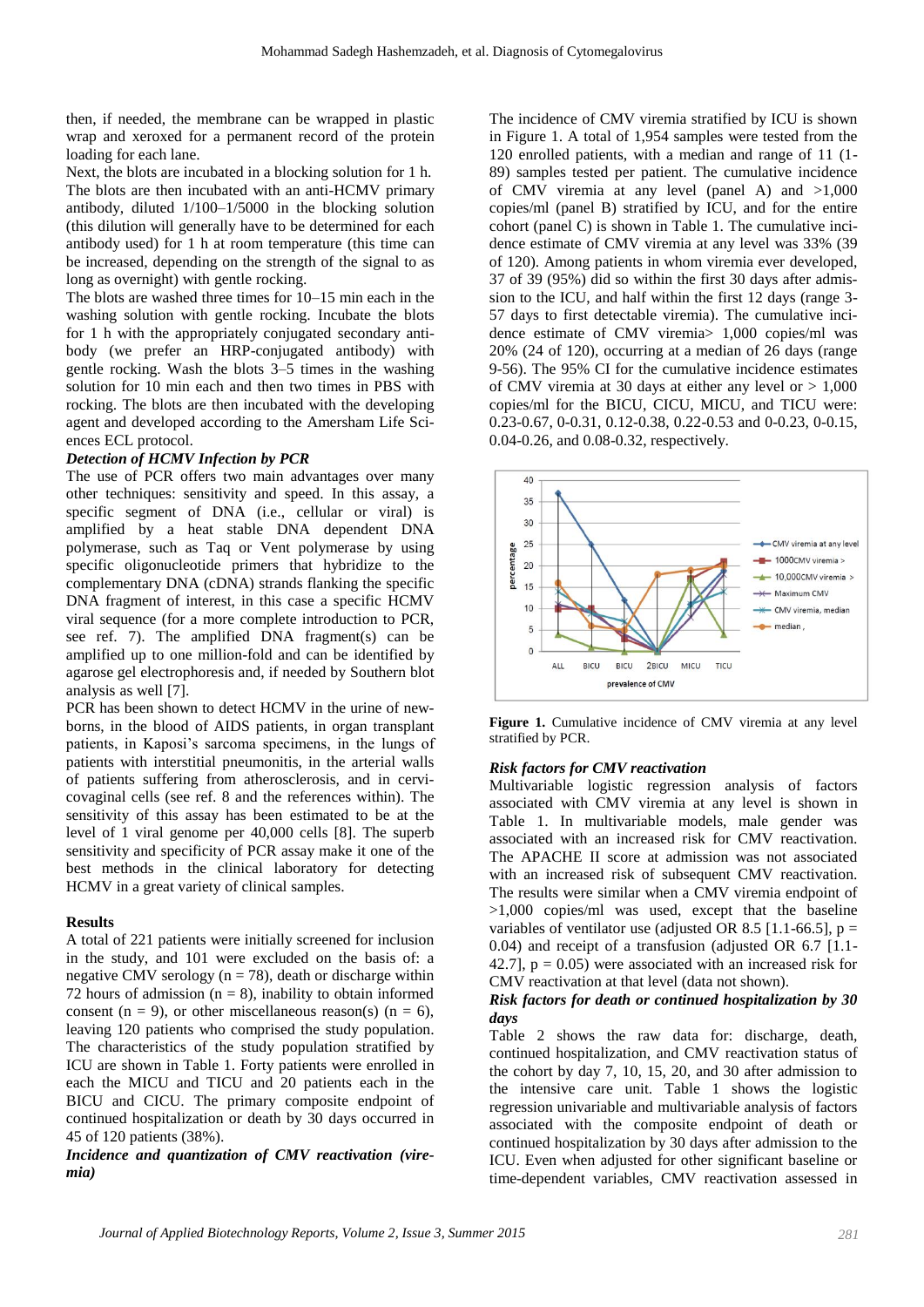any one of four ways (viremia at any level, >1,000 copies/ml, maximum viremia in log10 copies/ml, or average AUC) was independently associated with death or continued hospitalization by 30 days. Furthermore, there was a quantitative association, such that the greater the amount of CMV reactivation the greater the risk for continued hospitalization or death by 30 days.

A similar association between CMV reactivation and death or continued hospitalization by the earlier time-point of 15 days was evident (adjusted HR [95% confidence interval] for viremia at any level; 6.1 [1.7-21.7],  $p < 0.01$ , maximum viremia in  $log10$  copies/ml; 2.1 [1.2-3.7],  $p < 0.01$ , or average AUC; 2.6 [1.1-6.2],  $p = 0.03$ ). Table 2 shows the predicted probability (with 95% CIs) of death or continued hospitalization by 30 days as a function of the average CMV AUC based on a logistic regression model. Each log increase in the average CMV AUC was associated with a 14% increase in the probability of death or continued hospitalization by 30 days. A similar analysis but using as the composite endpoint death or ICU (rather than total) hospitalization by 30 days yielded similar results: each of the CMV variables remained associated with death or ICU hospitalization by 30 days, with adjusted odds ratios and 95% CIs for CMV viremia at any level  $(5.7 \, \lceil 2.1 \rceil - 15.6)$ , p < 0.001),  $>1,000$  copies/ml (4.6 [1.2-17.4],  $p = 0.02$ ), each log10 maximum CMV  $(1.7 \t[1.2-2.4], p = 0.002)$ , and average AUC of CMV  $(2.0 \t[1.3-3.1], p = 0.003)$ , respectively. As reported in prior studies, we confirmed that development of a major infection (nosocomial bacteremia or pneumonia) was associated with an increased hospital LOS (adjusted OR 3.0, 95% CI, 1.1-8.4,  $p = 0.04$ ). The association between CMV and death or continued hospitalization by 30 days after admission to the ICU remained significant when the analysis was restricted to the MICU and TICU cohorts only, with adjusted odds ratios and 95% CIs for CMV viremia at any level (7.3 [2.3-22.9],  $p < 0.0001$ ),  $>1,000$  copies/ml (32.4 [5.8-18.3],  $p < 0.0001$ , each  $log10$  maximum CMV (2.1 [1.5-3.0],  $p < 0.0001$ ), and average AUC of CMV (2.7 [1.6-4.3],  $p <$ 0.0001), respectively.

# *Risk factors for increased length of hospitalization*

We used the variable "seven-day CMV moving average" to model the short-term effects of higher CMV viral load on the odds of staying longer in the hospital. In addition, we used the "average CMV AUC" to model the long-term effects; i.e., the lasting effects of previous high viral loads on length of hospitalization. Table 2 shows that overall, a higher CMV moving average over the previous seven days or average CMV AUC was associated with an increased hospital LOS. For example, for each log-10 copy/ml increase in viral load over the previous seven days, there was a 5.1-fold increased odd of being hospitalized for more than 14 days; similarly, for each log-10 increase in viral load seven-day moving average, there was a 2.8-fold increased odds of being hospitalized for more than 28 days. This association did not remain significant for the more extreme LOS (i.e., for LOS greater than either 42 or 56 days). The average CMV AUC was also associated with an increased odds of continued hospitalization,

regardless of when during the hospital stay this parameter was assessed (data not shown).

To assess the impact of CMV reactivation on length of stay in a group who was uniformly monitored for CMV reactivation, we performed a landmark analysis and assessed the cumulative incidence of time to discharge among the 35 patients who were still hospitalized by day 30 after admission. Patients were categorized as CMV reactivators if they tested positive by PCR prior to day 30. According to Figure 1 the hazard of discharge is significantly greater in non-reactivators as compared to reactivators (p-value  $= 0.03$  by log-rank test). The median length of stay after day 30 in reactivators (n=21) was 24 days (range 3-64) compared to 10 days (range1-151) in non-reactivators (n=14).

# **Discussion**

Using a prospective, blinded study design and rigorous statistical analyses in a broad range of immunocompetent patients with critical illness, we demonstrated that reactivation of CMV occurs frequently and is independently and quantitatively associated with a clinically-relevant endpoint of continued hospitalization or death by 30 days after admission to the ICU. Thus, we have identified a novel and potentially modifiable risk factor for death or prolonged hospitalization in critically-ill patients.

Given the number, complexity, potential bi-directional relationships between CMV and other variables analyzed, and the time-varying nature of the endpoints, we used a variety of statistical methods to comprehensively assess the relationship between CMV and adverse clinical outcomes. These included use of partial proportional odds models, use of a novel parameter of seven-day moving average of CMV viral load throughout the hospital stay, and use of a composite endpoint of death or continued hospitalization by 30 days. In particular, use of the composite endpoint was objective, clinically relevant and one that could be used as a primary endpoint in subsequent interventional studies of CMV prevention in this setting. Furthermore, the composite endpoint (rather than use of only length of stay alone) was used to reduce the potential impact that early deaths might have on assessment of the relationship between CMV reactivation and LOS. Similarly, use of the partial proportional odds models allowed us to control for the observed relationship between length of stay and onset of CMV reactivation, thereby allowing the relationship of CMV reactivation and subsequent LOS to be assessed throughout the hospital stay. In addition, given the concern that longer LOS would lead to a greater opportunity to detect CMV reactivation (and thus potentially lead to a spurious association between CMV reactivation and LOS), we performed a landmark analysis among those who were hospitalized for at least 30 days (a time-point by which 95% of those who ultimately ever reactivated CMV had done so, and also a subset who all had a uniform duration of monitoring for CMV). And, as in the previous analyses, CMV reactivation was associated with longer durations of subsequent hospitalization compared to those who did not reactivate by day 30 (Table 2). The association between CMV reactivation and prolonged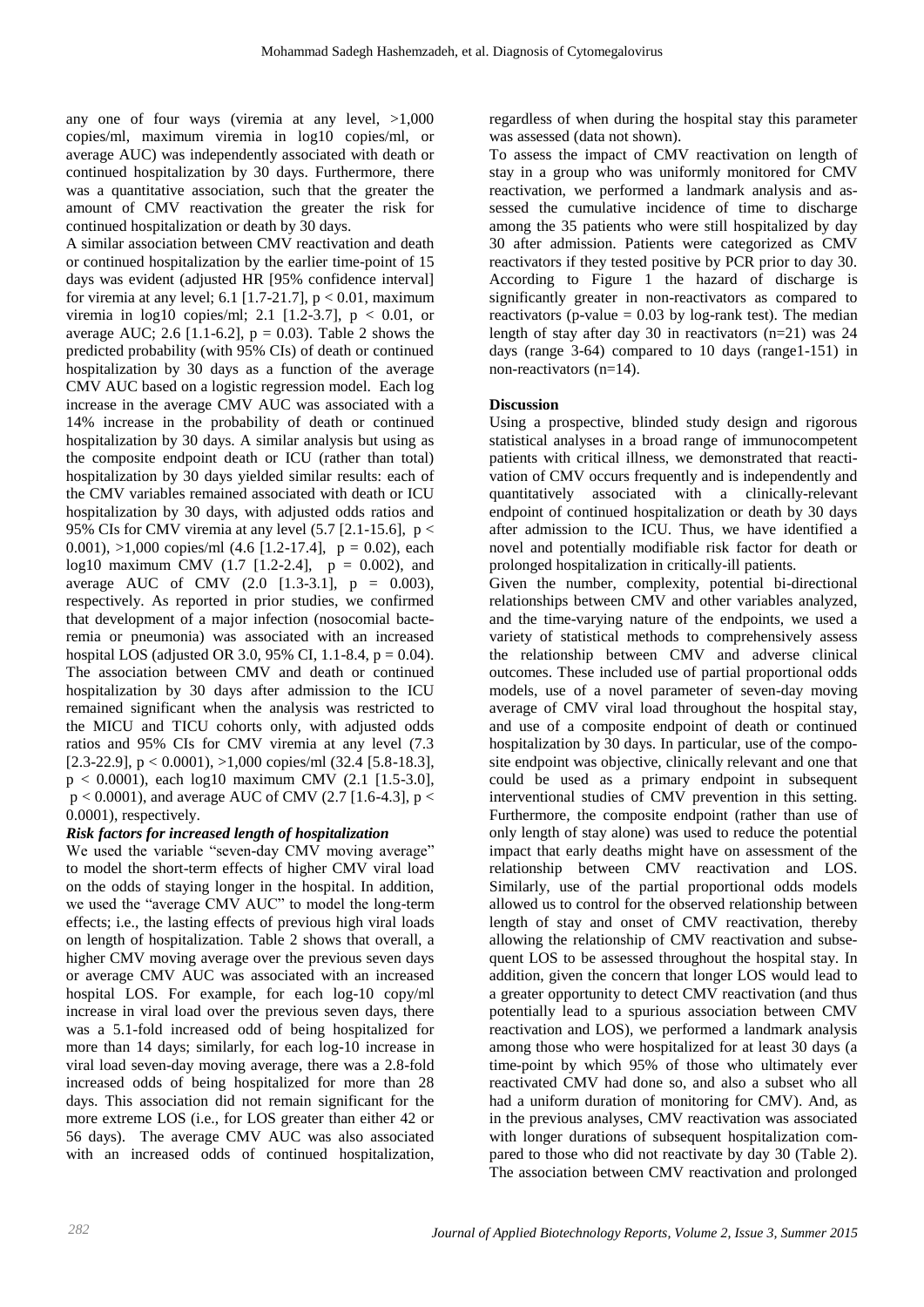hospitalization or death remained robust throughout all of the analyses. Thus, our data are consistent with the possibility that CMV reactivation is causally related to prolongation of hospital stay in this clinical setting and this contention is also supported by animal studies.

was simply a surrogate marker of illness severity. The only definitive means of differentiating between a role of CMV as a cause versus marker for adverse clinical outcomes is by means of a randomized controlled trial of antiviral prophylaxis in this clinical setting.

#### **Table 1.** CMV reactivation as assessed by PCR

| <b>CMV Variable</b>                                     | <b>ALL</b>     | <b>BICU</b>    | <b>CICU</b>    | <b>MICU</b>    | <b>TICU</b>    |
|---------------------------------------------------------|----------------|----------------|----------------|----------------|----------------|
|                                                         | $n = 120$      | $n=20$         | $n = 20$       | $n=40$         | $n=40$         |
| CMV viremia at any level, n (%)                         | 39 (33)        | 11 (55)        | 3(15)          | 10(25)         | 15 (38)        |
| CMV viremia >1000 copies/ml, n (%)                      | 24(20)         | 9(45)          | 1(5)           | 6(15)          | 8(20)          |
| CMV viremia >10,000 copies/ml, n (%)                    | 11 (9)         | 4 (20)         | 0(0)           | 4(10)          | 3(8)           |
| Maximum CMV load (log10 PCR copies),<br>median (range)  | $3.3(1.8-5.5)$ | $3.9(2.5-5.5)$ | $2.4(1.8-3.7)$ | $3.4(2.3-4.8)$ | $3.1(2.1-4.5)$ |
| Days to first detectable CMV viremia,<br>median (range) | $12(3-57)$     | 19 (7-57)      | 15 (9-21)      | $8(3-13)$      | $11(3-21)$     |
| Duration of shedding in days, median<br>(range)         | $17(2-45)$     | $20(4-45)$     | $4(2-17)$      | 18 (4-38)      | $14(2-32)$     |

**Table 2.** Raw data for status of hospitalization, mortality, and CMV reactivation by day after admission.

|                                                                  | <b>Index Day</b> |                |               |               |               |  |  |  |  |
|------------------------------------------------------------------|------------------|----------------|---------------|---------------|---------------|--|--|--|--|
|                                                                  | Day 7            | <b>Day 10</b>  | <b>Day 15</b> | <b>Day 20</b> | <b>Day 30</b> |  |  |  |  |
| Discharged before                                                | 22               | 33             | 46            | 61            | 75            |  |  |  |  |
| Died before                                                      | 3                | $\overline{z}$ | $\mathbf{9}$  | $\mathbf{9}$  | 10            |  |  |  |  |
| Continued hospitalization on                                     | 96               | 80             | 65            | 50            | 35            |  |  |  |  |
| Among patients still hospitalized on index day                   |                  |                |               |               |               |  |  |  |  |
| Never CMV reactivated                                            | 58               | 40             | 32            | 12            | 13            |  |  |  |  |
| <b>Reactivated before</b>                                        | 12               | 14             | 23            | 21            | 22            |  |  |  |  |
| <b>Reactivated after</b>                                         | 29               | 23             | 11            | 8             | з             |  |  |  |  |
| CMV 7-day moving average at<br>index day in log copies/ml        | O/2              | 0.8            | 0.5           | 1.1           | 2.2           |  |  |  |  |
| (median, range)                                                  | $(0.1 - 2.3)$    | $(0.2 - 2.5)$  | $(0-2.3)$     | $(0-3.4)$     | $(0-4.1)$     |  |  |  |  |
| P-value*                                                         | < 0.0001         | < 0.0001       | 0.0001        | < 0.0001      |               |  |  |  |  |
| CMV average AUC at index day in<br>log copies/ml (median, range) | 1.2              | 1.4            | 1.3           | 1.6           | 2.1           |  |  |  |  |
|                                                                  | $(0.1 - 2.1)$    | $(0.6 - 2.6)$  | $(0.3 - 3.1)$ | $(0.3 - 3.6)$ | $(0.9 - 3.5)$ |  |  |  |  |
| P-value <sup>#</sup>                                             | 0.001            | < 0.0001       | 0.002         | < 0.0001      |               |  |  |  |  |

\* P-value compares CMV 7-day moving average at index day with 7-day moving average at day 30 adjusted for intra-subject correlation using GEE.

#P-value compares average CMV AUC at index day with average AUC at day 30 adjusted for intra-subject correlation using GEE.

However, we are careful to emphasize that an observational study design cannot establish causality, also the data presented here are also consistent with the possibility that CMV reactivation is simply a marker (rather than determinant) for prolonged hospital stay. Importantly, we did not find an association between severity of illness (as assessed by the APACHE score) and risk of CMV reactivation, thereby diminishing the likelihood that CMV reactivation

Given the major importance of the clinical problem, the availability of generally safe and well-tolerated antiviral agents with activity against CMV, combined with the data regarding CMV incidence and endpoint estimates generated in this study, we feel that a randomized placebo-controlled trial of antiviral prophylaxis is both warranted and feasible, and should be a priority among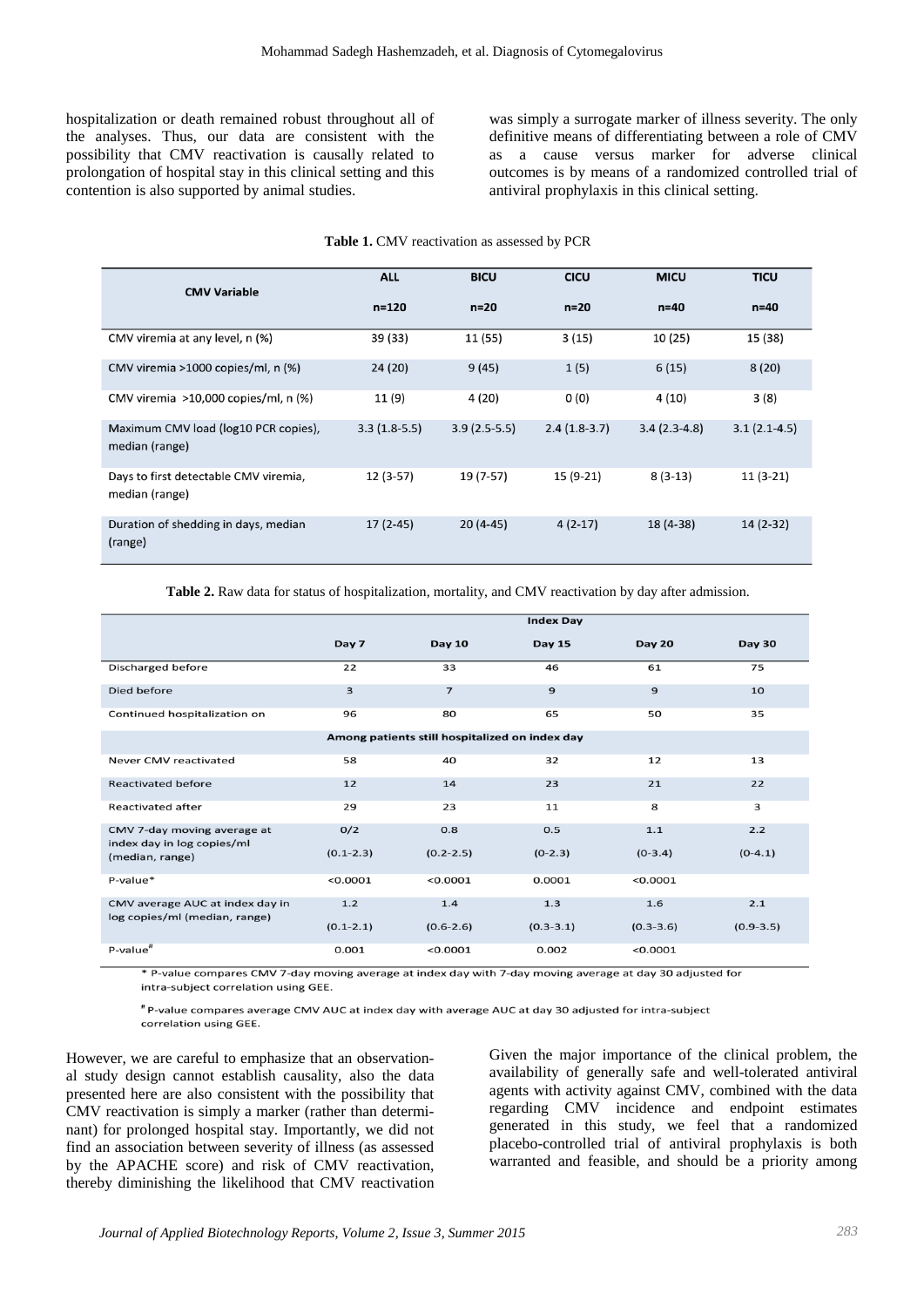studies to improve the outcomes of patients with critical illness.

The mechanism(s) underlying the observed association between CMV and adverse clinical outcomes are not defined in the present study. One possibility is direct CMV pathogenicity and this has previously been reported in the setting of otherwise immunocompetent patients with critical illness, but appears to be uncommon.

Another possibility is that one or more CMV indirect effects are responsible for the observed association between CMV reactivation and adverse clinical outcomes. CMV-mediated immunosuppression leading to an increased risk for secondary infections and CMV-mediated lung injury are the most plausible mechanisms in this clinical setting. In support of these possibilities are in vitro and animal model experimental data, clinical observational studies and the demonstration that antiviral therapy reduces these effects in animal models and in controlled clinical trials in certain patient populations. Larger prospective studies that include laboratory investigations will be necessary to define the mechanism(s) underlying the association of CMV reactivation with adverse clinical outcomes in patients with critical illness.

There were several strengths of the present study, including the prospective, blinded study design, inclusion of a broad range of critically-ill patients, use of quantitative CMV assessments, and the use of comprehensive statistical analyses with an adequate number and frequency of clinically-relevant endpoints. This is the largest study conducted to date and the results are statistically robust. It is reassuring that factors previously reported to be associated with increased LOS (bacteremia, pneumonia) were confirmed to be associated with LOS in the present study. We also acknowledge potential limitations.

Monitoring for CMV reactivation was not performed in discharged patients, and while we think it is unlikely, it is possible that some discharged patients may have first reactivated CMV after hospital discharge. Although this would not have altered the statistical assessment of the association between CMV and LOS, it would make it more difficult to conclude that CMV was having a biologically significant impact in this clinical setting. There is also the potential concern that the association between CMV reactivation and prolonged hospital stay could, in part, be related to a greater opportunity to detect CMV reactivation in those with longer hospital stays (i.e., "circular reasoning"). However, the known biological time-lag of CMV effects in other settings, the quantitative nature of the association demonstrated in the present study, and the consistent finding of the association between CMV reactivation and prolonged LOS in the landmark analysis and partial proportional odds models (both of which directly addressed the time-dependent nature of CMV reactivation) all support the contention that CMV reactivation was associated with prolongation of hospital stay rather than a spurious finding. We are careful to emphasize that our study design (or any observational study design) cannot prove causality between CMV and adverse clinical outcomes in this setting. Rather, we consider these results to be hypothesis-generating and provide useful background

data, which when combined with prior investigations, provide the rationale for performing definitive interventional studies. Even though a strong association between CMV reactivation and prolonged length of stay was identified, the mechanism(s) underlying this association could not be defined in this study. And, not all variables previously reported to be associated with an increased LOS were examined in the present study.

In summary, we have demonstrated an independent and quantitative association between CMV viral load and prolonged length of stay in a broad range of immunocompetent patients with critical illness. These findings, combined with data from prior investigations, provide a strong rationale for a randomized controlled trial of antiviral prophylaxis in this clinical setting.

#### **Conclusion**

Numerous methods and approaches can be used to diagnose and detect HCMV infection; each has its own advantages. The optimal and appropriate method(s) to be used frequently depend(s) on the nature of the clinical sample collected and the clinical manifestation at the time a sample is collected. In general, virus isolation and immunocytochemistry are good choices for the defined and rapid diagnosis of HCMV infection in biopsied or autopsied specimens and exfoliated cells. The ELISA also offers rapid and accurate detection of HCMV infections when anti-HCMV antiserum is available; however, it may not always give accurate results when patients become immunotolerant to HCMV. Thus, it is always a good idea to use a combination of tests to detect HCMV infections. In addition, in situ hybridization can also be an effective tool for confirmation of HCMV infection. Nevertheless, it is important to determine the technique or combination of techniques that allows one to address the specific questions that need to be answered. Most of the techniques described above can be used very effectively in both clinical and molecular virology laboratories to detect and characterize the consequences of HCMV infection accurately.

#### **Acknowledgments**

The authors would like to thank all colleagues in the Applied Virology Research Center, Baqiyatallah University of Medical Sciences.

#### **References**

1. Griffiths, P.D., Stirk, P.R., Ganczakowski, M., Panjwani, D.D., Ball, M.G., Blacklock, H.A., Prentice, H.G., Rapid diagnosis of *cytomegalovirus* infection in immunocompromised patients by detection of early antigen fluorescent foci. *The Lancet*, 1984, Vol. 324, pp. 1242-1245.

2. Collaborative, D.H.P.G., Treatment of serious *cytomegalovirus* infections with 9-(1, 3-dihydroxy-2-propoxymethyl) guanine in patients with AIDS and other immunodeficiencies. *New Engl J Med*, 1986, Vol. 314, pp. 801-805.

3. Buhles, W.C., Mastre, R.J., Tinker, A.J., Strand, V., Koretz, S.H., Ganciclovir treatment of life-or sight-threatening *cytomegalovirus* infection: experience in 314 immunocompromised patients. *Rev Infect Dis*, 1988, Vol. 10, pp. S495-S506.

4. Erice, A., Jordan, M.C., Chace, B.A., Fletcher, C., Chinnock, B.J., Balfour, H.H., Ganciclovir treatment of *cytomegalovirus*